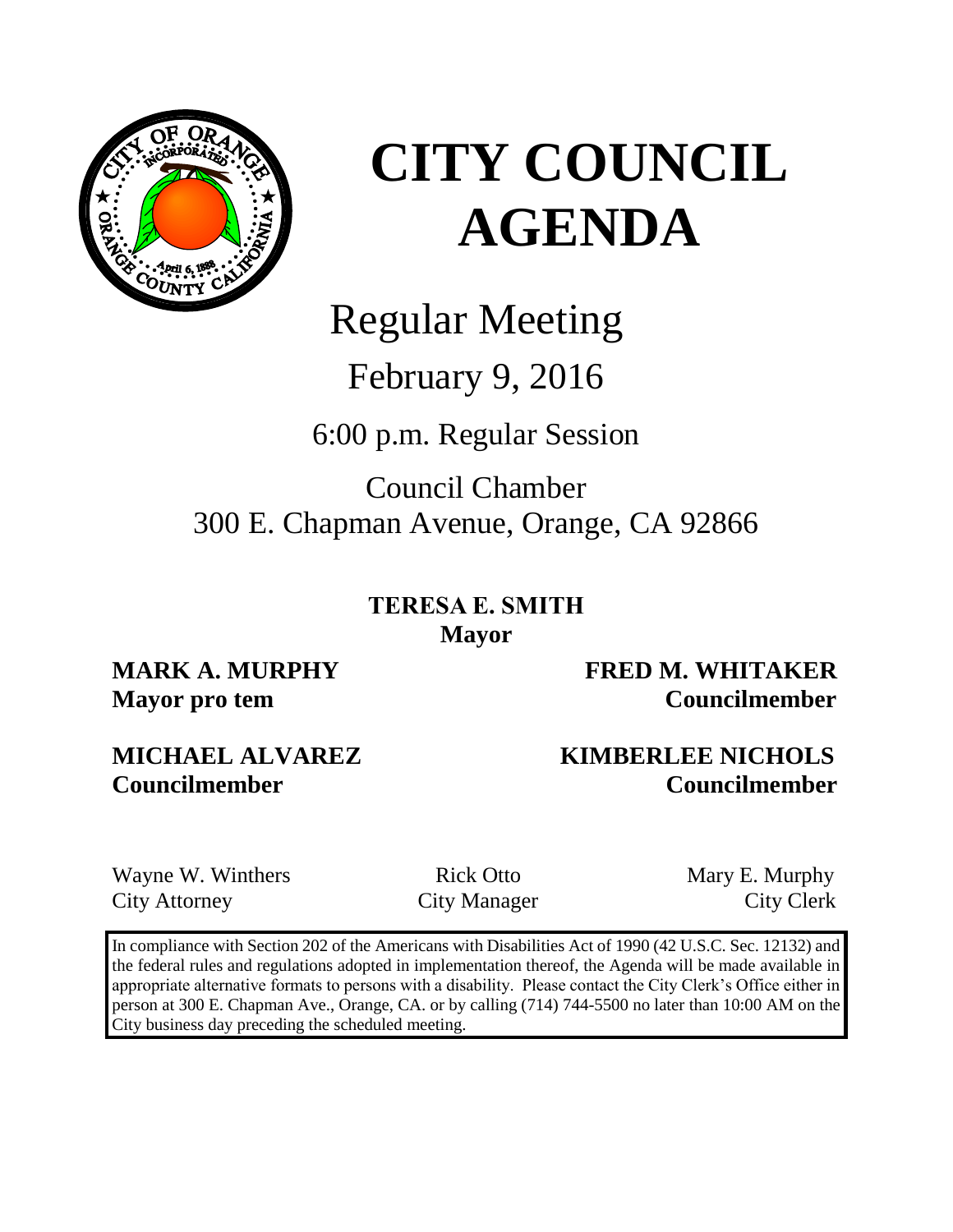### **GENERAL PROTOCOL**

The City of Orange City Council welcomes you to this meeting and encourages your participation. Regular City Council meetings are held on the second Tuesday of each month at 6:00 p.m.

### **Agenda Information**

This agenda contains a brief general description of each item to be considered. The Agenda and supporting documentation is available at 3:00 p.m. on the Thursday prior to the Council meeting at the City Clerk's Office located at City Hall, 300 E. Chapman Avenue, Orange, during regular business hours, 7:30 a.m. - 5:30 p.m. Monday through Thursday, and alternating Fridays, as well as on the City's Website *www.cityoforange.org*. Any documents received after the agenda packet distribution, are available at the Council meeting, City Clerk Office counter, and are posted on the City's Website*.* Information may be obtained by calling the City Clerk's Office at (714) 744-5500.

### **Public Testimony**

Pursuant to Government Code Section 54954.3, the public may comment on any agenda item before or during consideration by the City Council, and on any other matters under the Council's jurisdiction. Applicants making presentations to the Council on agenda items are given sufficient time to address the Council and are also provided an opportunity to address questions from the public. The public is then allowed up to three (3) minutes to speak on that specific agenda item. General public comments are agendized under Public Comments section at the **beginning** of the 6:00 p.m. Session.

In accordance with Ordinance No. 10-01 any person making personal, impertinent, slanderous or profane remarks or who becomes boisterous while addressing the Council shall, by the presiding officer, be barred from further audience before the Council, unless permission to continue is granted by a majority vote of the Council. In accordance with Ordinance No. 43-60 no person except City officials and their representatives shall be permitted within the rail in front of the Council Chambers without the express consent of the Council. Members of the public are advised that all pagers, cellular telephones and any other communication devices are to be turned off upon entering the City Council Chambers. Your cooperation is appreciated.

**TO SPEAK ON ANY ITEM ON THE AGENDA**, complete a speaker's card located at the entrance to the Council Chambers. Enter the item's Agenda number on your speaker card and give it to the City Clerk. WHEN SPEAKING, please face the City Council and state your name and address for the record. *The Mayor will call on you to speak when that Agenda item is considered.* **Televised Meeting Schedule**

Regular City Council meetings are televised live on Time Warner Cable Channel 3 and AT&T Uverse Channel 99 and streamed live and on-demand on the City's website at [www.cityoforange.org.](http://www.cityoforange.org/)

Persons filming or taping Council meetings are asked to identify themselves by filling out the reverse side of the speaker's card or presenting a business card to the City Clerk.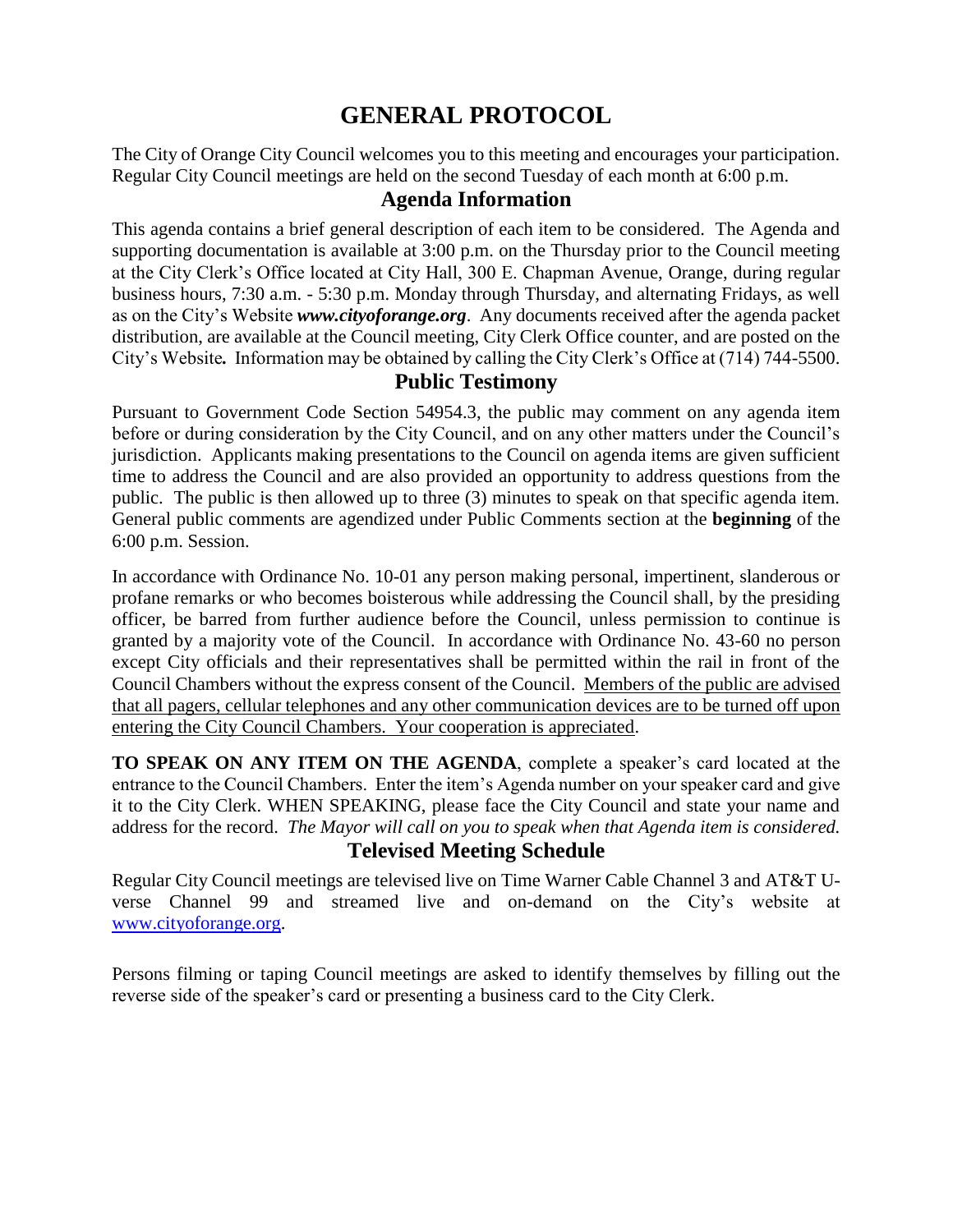February 9, 2016

### **6:00 P.M. SESSION**

### **1. OPENING**

### **1.1 INVOCATION**

Pastor Bill Johnson, First United Methodist Church of Orange

### **1.2 PLEDGE OF ALLEGIANCE TO THE FLAG**

Mayor pro tem Mark Murphy

### **1.3 ROLL CALL**

PRESENT - ABSENT -

### **1.4 PRESENTATIONS/ ANNOUNCEMENTS/ INTRODUCTIONS**

Retirement recognition of William Vanderwerff, East Orange County Water District, Board of Directors.

### **2. PUBLIC COMMENTS**

At this time, members of the public may address the Council on any **off-agenda** items within the subject matter jurisdiction of the Council, provided that NO action may be taken on off-agenda items unless authorized by law. Comments are limited to **three minutes per person.**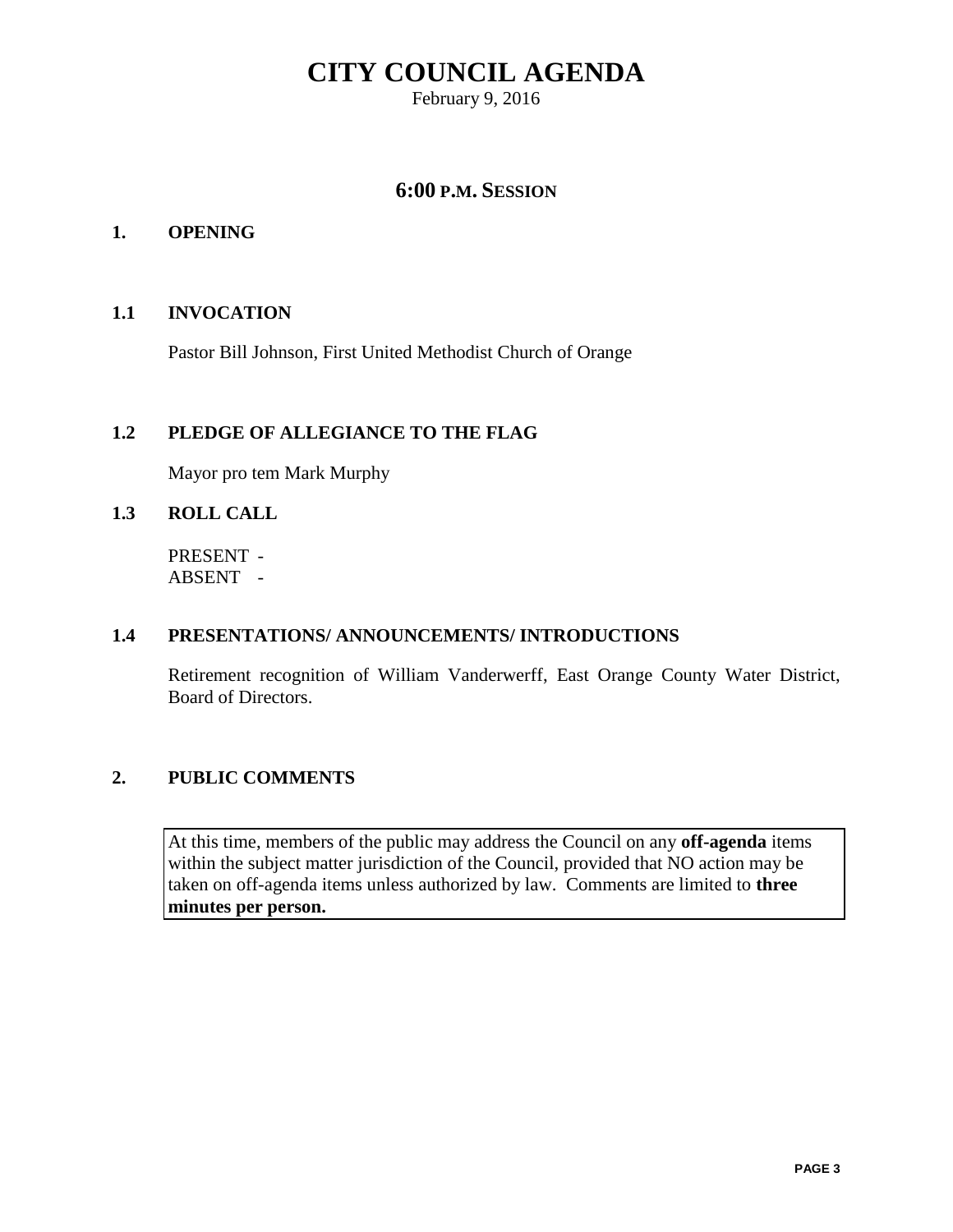February 9, 2016

### **3. CONSENT CALENDAR**

All items on the Consent Calendar are considered routine and are enacted by one motion approving the recommended action listed on the Agenda. Any member of the City Council, staff or the public may request an item be removed from the Consent Calendar for discussion or separate action. Unless otherwise specified in the request to remove an item from the Consent Calendar, all items removed shall be considered immediately following action on the remaining items on the Consent Calendar.

### **3A CITY CONSENT CALENDAR**

**3.1 Confirmation of warrant registers dated January 7, 14, 21, and 28, 2016.**

RECOMMENDED ACTION: Approve.

**3.2 [City Council Minutes, Regular Meeting of January 12, 2016.](http://citydocs.cityoforange.org/WebLink8/DocView.aspx?id=243687555&dbid=0)**

RECOMMENDED ACTION: Approve.

**3.3 Waive reading in full of all ordinances on the Agenda.** 

RECOMMENDED ACTION: Approve.

**3.4 [Treasurer's Report for the Months of October, November, and December 2015.](http://citydocs.cityoforange.org/WebLink8/DocView.aspx?id=243687557&dbid=0)** RECOMMENDED ACTION: Receive and file.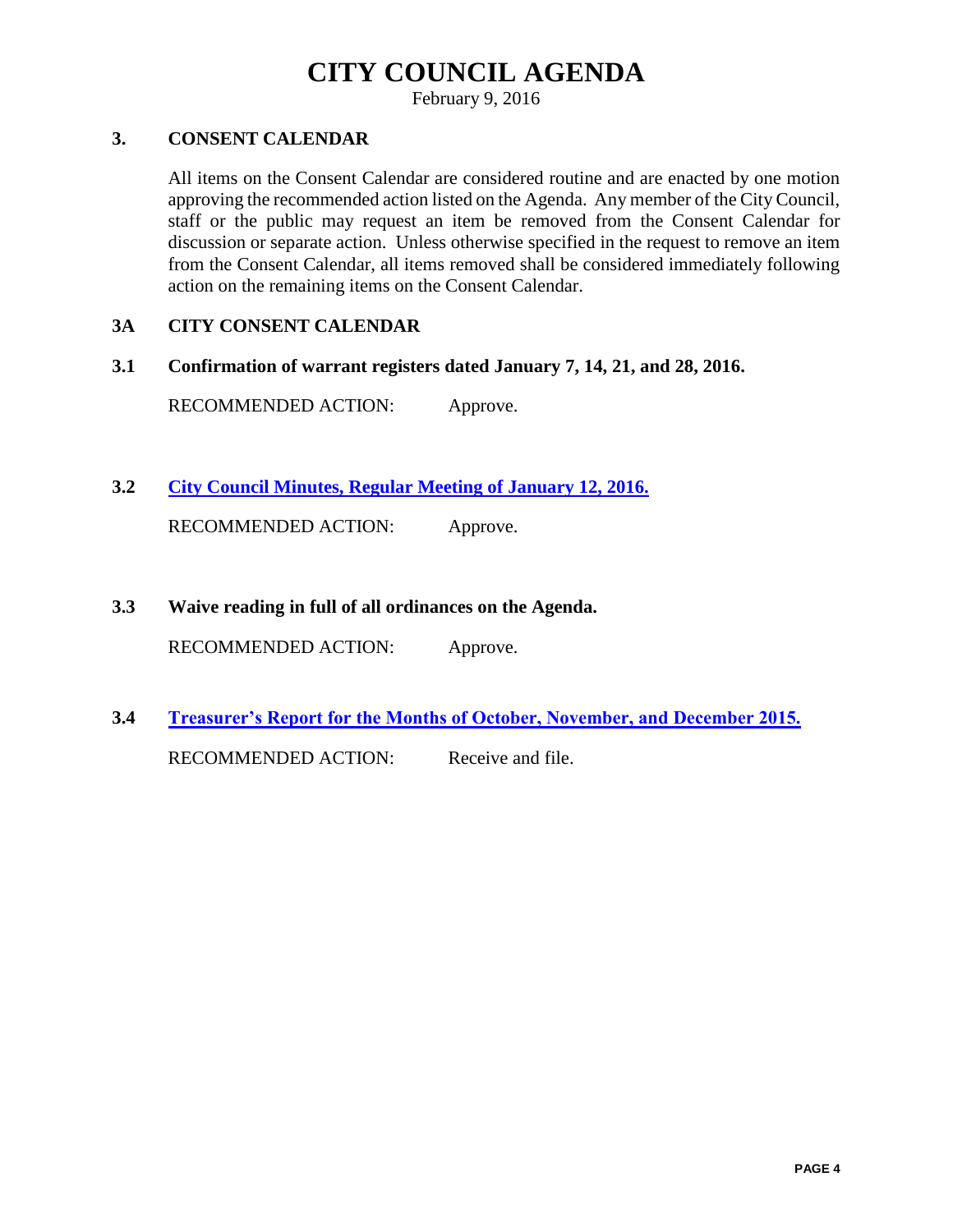February 9, 2016

### **3. CONSENT CALENDAR (Continued)**

#### **APPROPRIATIONS**

### **3.5 [Appropriation of Funds Received](http://citydocs.cityoforange.org/WebLink8/DocView.aspx?id=243687558&dbid=0) from the State of California.**

### RECOMMENDED ACTION:

Accept into the City's revenue budget a total reimbursement of \$185,949.81 in payments from the State of California into account number 100.3021.48212 - Reimbursement from O.E.S, within the following project numbers:

|                                       | Project | Revenue     |
|---------------------------------------|---------|-------------|
| Description of Incident Reimbursement | Account | Amount      |
| Lake Fire in San Bernardino County    | 40102   | \$65,025.08 |
| Pine Fire                             | 40103   | 7,287.71    |
| <b>Willow Fire</b>                    | 40104   | 20,684.57   |
| <b>Highway Fire</b>                   | 00000   | 12,383.58   |
| <b>Beaver Fire</b>                    | 00000   | 27,888.77   |
| <b>Mad River Complex</b>              | 40105   | 46,097.13   |
| Lake Fire                             | 40102   | 6,579.97    |

Authorize the appropriation into expenditure account number 100.3021.53860 – Strike Team Expenditures, within the project numbers and amounts as follows:

|                                    | Project | Expenditure |
|------------------------------------|---------|-------------|
| Description of Expenditure         | Account | Amount      |
| Lake Fire in San Bernardino County | 40102   | \$65,025.08 |
| Pine Fire                          | 40103   | 7,287.71    |
| <b>Willow Fire</b>                 | 40104   | 20,684.57   |
| <b>Highway Fire</b>                | 00000   | 12,383.58   |
| <b>Beaver Fire</b>                 | 00000   | 27,888.77   |
| <b>Mad River Complex</b>           | 40105   | 46,097.13   |
| Lake Fire                          | 40102   | 6,579.97    |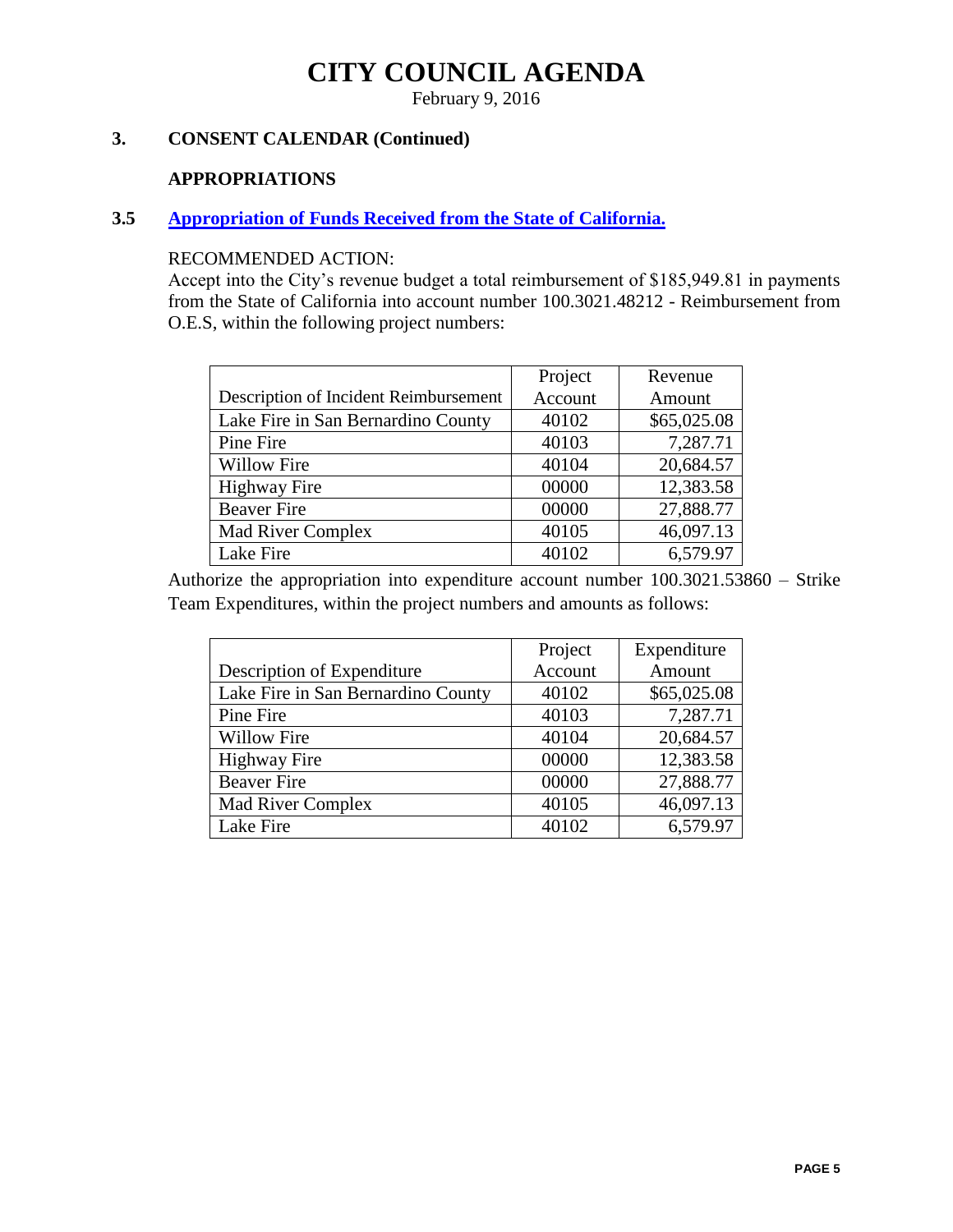February 9, 2016

### **3. CONSENT CALENDAR (Continued)**

### **3.6 [Appropriation of \\$44,817.72 in revenue from a Variety of Sources: Park and Facilities](http://citydocs.cityoforange.org/WebLink8/DocView.aspx?id=243687559&dbid=0)  [Maintenance and Renovation at El Modena, Olive and Grijalva Parks; Orange](http://citydocs.cityoforange.org/WebLink8/DocView.aspx?id=243687559&dbid=0)  [Community Gardens; Special Event Donations; and from the Metropolitan Water](http://citydocs.cityoforange.org/WebLink8/DocView.aspx?id=243687559&dbid=0)  [District SoCal Water Smart Rebate program.](http://citydocs.cityoforange.org/WebLink8/DocView.aspx?id=243687559&dbid=0)**

RECOMMENDED ACTION: 1) Authorize the appropriation of \$9,742.72 from Revenue Account 100.7001.42480.00000 (User Group Maintenance Fees) to Expenditure Account 100.7022.51700.00000 (Contractual Services); 2) Authorize the appropriation of \$3,025.00 from Revenue Account 100.7001.44210.20227 (Garden Plots) to Expenditure Account 100.7001.51700.20227 (Garden Plots); 3) Authorize the appropriation of \$600.00 from General Fund unreserved fund balance to Expenditure Account 100.7001.51700.20227 (Garden Plots); 4) Authorize the appropriation of \$10,000.00 from Revenue Account 100.7001.48390.00000 (General Donations) to Expenditure Account 100.7015.51780.00000 (Other Contractual Services); and 5) Authorize the appropriation of \$21,450.00 from Revenue Account 550.7021.48380.30047 (Miscellaneous Revenue – Calsense Installation) to Expenditure Account 550.7021.56031.30047 (Calsense Installation).

### **BIDS**

**3.7 [Bid No. 156-28; Community Development Block Grant \(CDBG\) Americans with](http://citydocs.cityoforange.org/WebLink8/DocView.aspx?id=243687560&dbid=0)  [Disabilities Act \(ADA\) Wheelchair Access Ramps at Various Locations Project](http://citydocs.cityoforange.org/WebLink8/DocView.aspx?id=243687560&dbid=0)  (FY16) – [Approval of plans and specifications, authorization to advertise bids for](http://citydocs.cityoforange.org/WebLink8/DocView.aspx?id=243687560&dbid=0)  [construction.](http://citydocs.cityoforange.org/WebLink8/DocView.aspx?id=243687560&dbid=0)**

RECOMMENDED ACTION: Approve plans and specifications and authorize advertising for bids for the (FY16) CDBG ADA Wheelchair Access Ramps at Various Locations.

**3.8 [Bid No. 156-30; Annual Pavement Maintenance at Various Locations, Fiscal Year](http://citydocs.cityoforange.org/WebLink8/DocView.aspx?id=243687561&dbid=0)  [2015-2016. Approval of Plans and Specifications and Authorization to Advertise for](http://citydocs.cityoforange.org/WebLink8/DocView.aspx?id=243687561&dbid=0)  [Bids.](http://citydocs.cityoforange.org/WebLink8/DocView.aspx?id=243687561&dbid=0)**

RECOMMENDED ACTION: Approve plans and specifications and authorize advertising for bids for the Annual Pavement Maintenance Project at Various Locations, (FY16).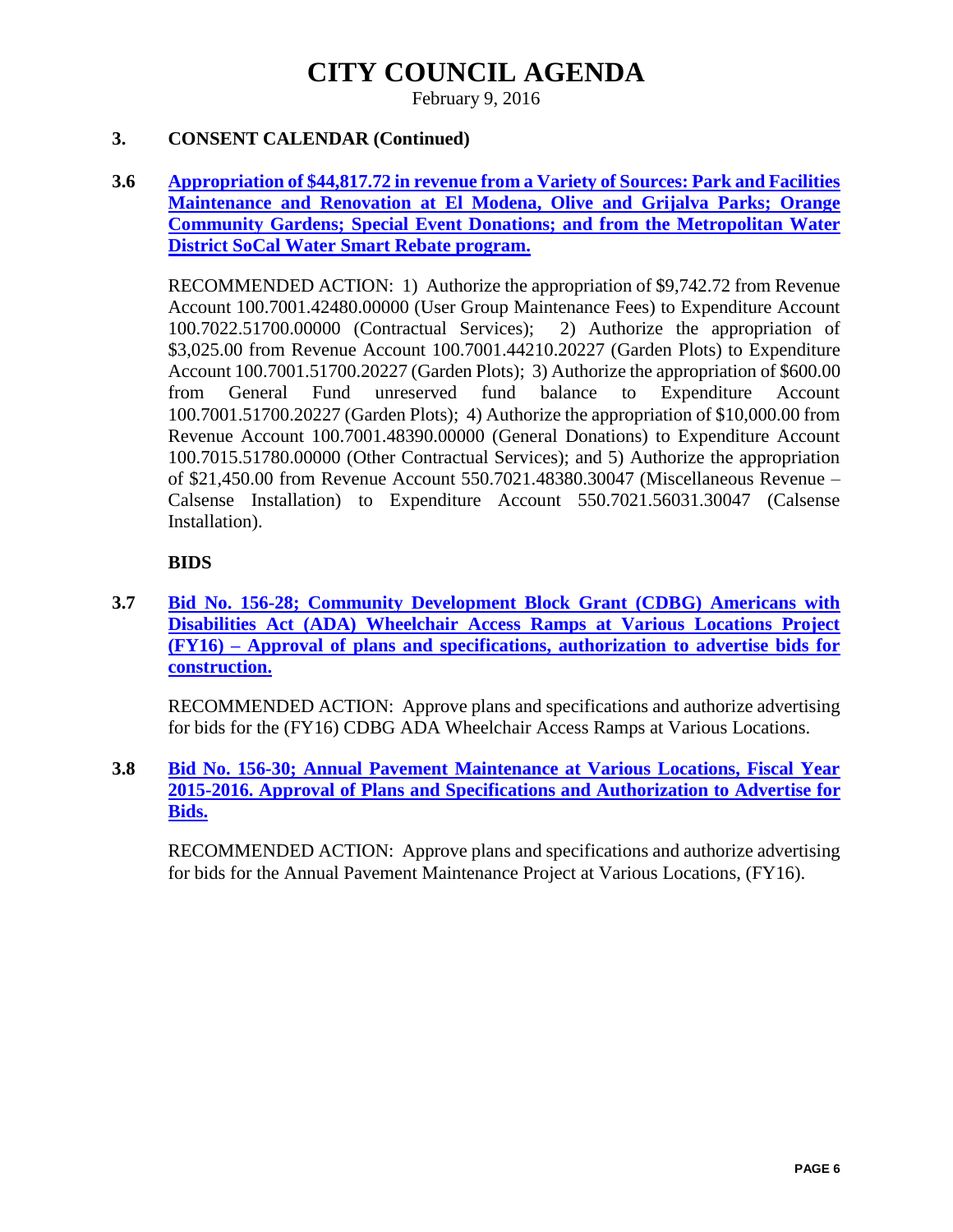February 9, 2016

### **3. CONSENT CALENDAR (Continued)**

### **3.9 CLAIMS**

The following claim(s) have been received and investigated by the City Attorney's Office and/or the Risk Manager. After a thorough investigation with the involved departments, it is the recommendation of the City Attorney's Office that the claim(s) be denied.

- a. Kevin Bofferding and Belinda Bofferding
- b. Richard Brandt
- c. Mark Bryan
- d. Elizabeth Corbett
- e. Monica S. Tapia
- f. Robert and Cheryl Dickey
- g. Florence Ann Geisweidt
- h. Benjamin Brukardt
- i. Kody Farrel
- j. Sandra Helmich

RECOMMENDED ACTION: Deny Claim(s) for damages and refer to City Attorney and Adjuster.

### **CONTRACTS**

### **3.10 Award of Contract – [Bid No. 156-16; Lincoln Avenue Improvements Project \(SP-](http://citydocs.cityoforange.org/WebLink8/DocView.aspx?id=243687563&dbid=0)[3835\).](http://citydocs.cityoforange.org/WebLink8/DocView.aspx?id=243687563&dbid=0)**

RECOMMENDED ACTION: Award the contract in the amount of \$155,329 to Hillcrest Contracting, Inc. of Corona, CA and authorize the Mayor and City Clerk to execute on behalf of the City.

### **3.11 Award of Contract – [Bid No. 156-27; OCIAC Security Cameras and Access Control](http://citydocs.cityoforange.org/WebLink8/DocView.aspx?id=243687565&dbid=0)  [Installation Project.](http://citydocs.cityoforange.org/WebLink8/DocView.aspx?id=243687565&dbid=0)**

RECOMMENDED ACTION: Award the contract in the amount of \$57,300.00 to Convergint Technologies, LLC and authorize the Mayor and City Clerk to execute the necessary documents on behalf of the City.

### **3.12 Final Acceptance of Bid No. 145-22; Grijalva Park Exercise Circuit/Landscape Improvement performed by KASA Construction, Inc. and authorization to file the Notice of Completion with the County Recorder. (No staff report required.)**

RECOMMENDED ACTION: Accept the completion of improvements and authorize the Mayor and City Clerk to execute the Notice of Completion.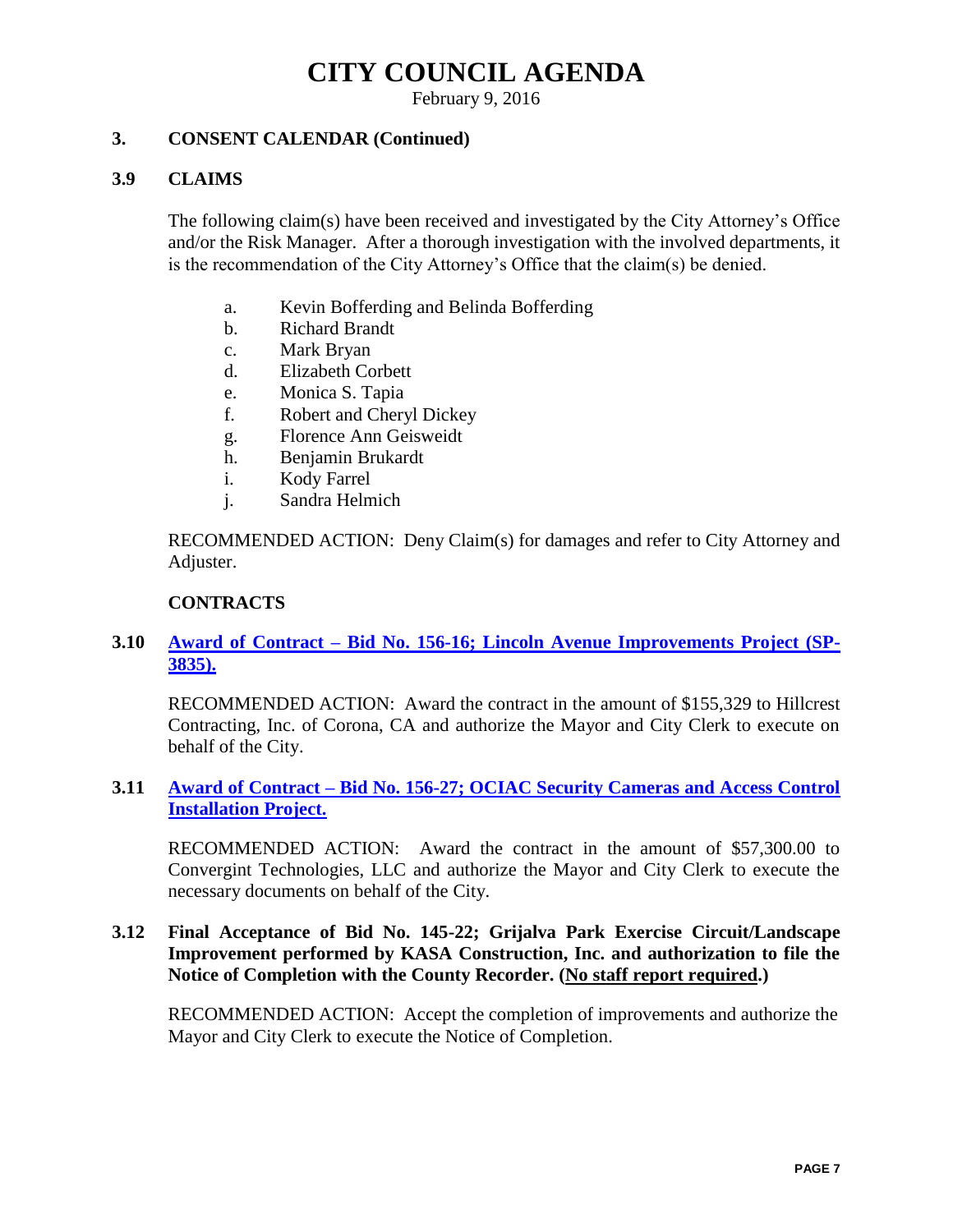February 9, 2016

### **3. CONSENT CALENDAR (Continued)**

#### **RESOLUTIONS**

### **3.13 [RESOLUTION NO. 10918](http://citydocs.cityoforange.org/WebLink8/DocView.aspx?id=243687574&dbid=0)**

(See related Consent Calendar Item No. 03.19)

A Resolution of the City Council of the City of Orange Authorizing the Acceptance of the Conveyance of Governmental Use Properties Conveyed by the Successor Agency of the Orange Redevelopment Agency pursuant to the Long Range Property Management Plan (the "LRPMP") and taking certain related actions.

RECOMMEDED ACTION: 1) Approve Resolution No. 10918, and 2) Authorize the Mayor (or in the Mayor's absence, the Mayor Pro Tem) to execute the certificate of acceptance pertaining to the related quitclaim deed(s).

### **3.14 [RESOLUTION NO. 10920](http://citydocs.cityoforange.org/WebLink8/DocView.aspx?id=243687579&dbid=0)**

A Resolution of the City Council of the City of Orange Temporarily Closing Sections of Public Streets for Approved Special Events.

RECOMMENDED ACTION: 1) Adopt Resolution No. 10920 approving the closure of public streets during the times of approved special events, and 2) Approve closure of municipal parking lots and temporary suspension of neighborhood permit parking restrictions for certain events and dates occurring in FY 2016-17.

### **3.15 [RESOLUTION NO. 10921](http://citydocs.cityoforange.org/WebLink8/DocView.aspx?id=243687583&dbid=0)**

A Resolution of the City Council of the City of Orange Summarily Vacating the Public Service Easement (Slope Easement) along Easterly boundary of the property at 715 North Mallard Street which is no longer needed by the City.

RECOMMENDED ACTION: Approve.

### **3.16 [RESOLUTION NO. 10922](http://citydocs.cityoforange.org/WebLink8/DocView.aspx?id=243687586&dbid=0)**

A Resolution of the City Council of the City of Orange approving the revised effective date to an Amendment to the 2009 Waste Disposal Agreement with the County of Orange.

RECOMMENDED ACTION: Approve.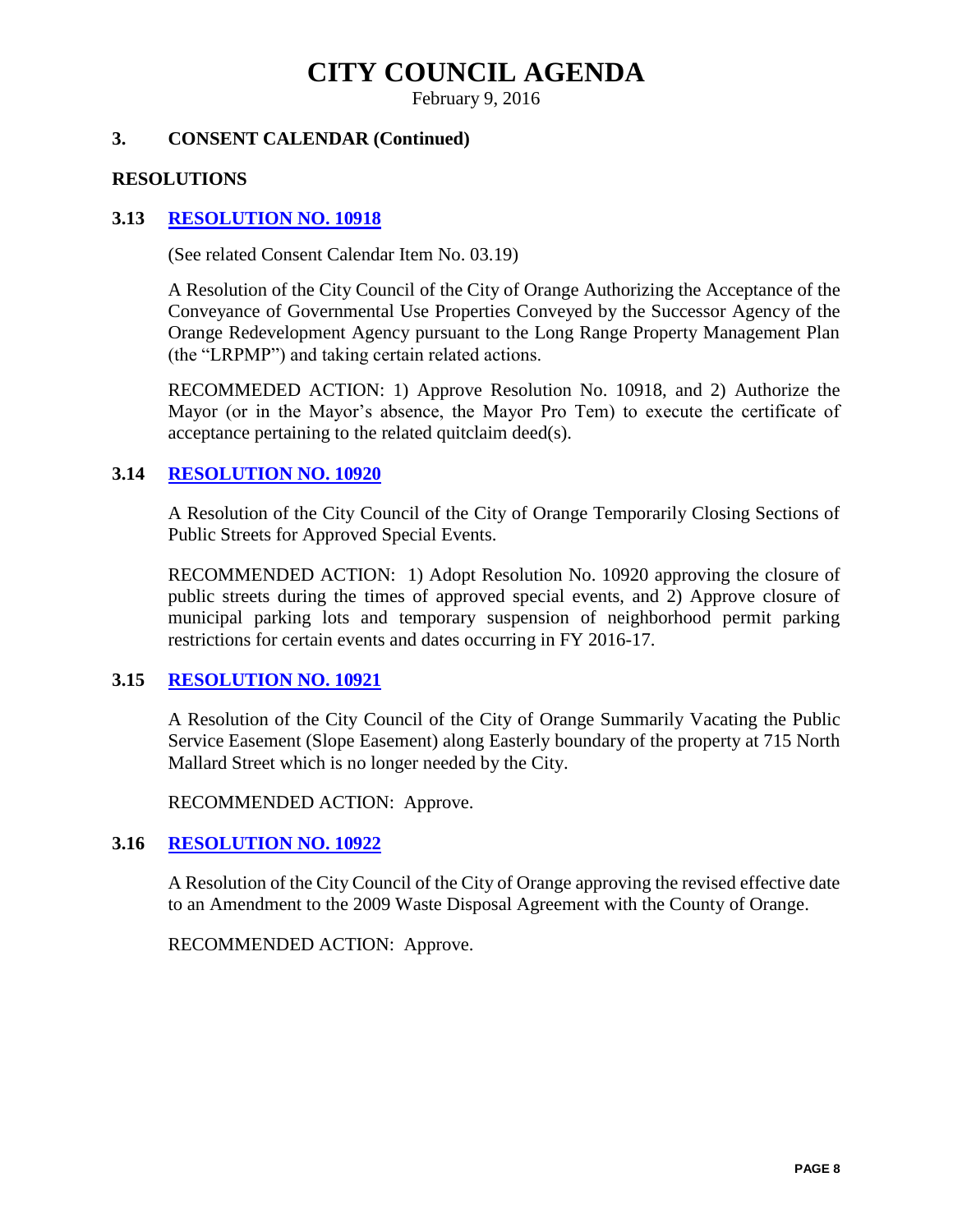February 9, 2016

#### **3. CONSENT CALENDAR (Continued)**

#### **3.17 [RESOLUTION NO. 10923](http://citydocs.cityoforange.org/WebLink8/DocView.aspx?id=243687589&dbid=0)**

A Resolution of the City Council of the City of Orange Establishing a Letter of Understanding between the City of Orange and the Orange Management Association Effective July 1, 2015, to June 30, 2017.

RECOMMENDED ACTION: Approve Resolution No. 10923; and authorize staff to make the necessary budget adjustments and/or appropriations to the departments' salary and benefit accounts to fund the increased costs of the contract.

### **3.18 [RESOLUTION NO. 10924](http://citydocs.cityoforange.org/WebLink8/DocView.aspx?id=243687598&dbid=0)**

A Resolution of the City Council of the City of Orange Establishing a Letter of Understanding between the City of Orange and the Orange Municipal Employees' Association Effective July 1, 2015, to June 30, 2017.

RECOMMENDED ACTION: Approve Resolution No. 10924; and authorize staff to make the necessary budget adjustments and/or appropriations to the departments' salary and benefit accounts to fund the increased costs of the contract.

### **3B SUCCESSOR AGENCY TO THE ORANGE REDEVEOPMENT AGENCY**

### **3.19 [RESOLUTION NO. SAORA-021](http://citydocs.cityoforange.org/WebLink8/DocView.aspx?id=243687600&dbid=0)**

(See related Consent Calendar Item No. 3.13)

Resolution No. SAORA-021 – A Resolution of the Governing Board of the Successor Agency to the Orange Redevelopment Agency authorizing the conveyance of certain governmental use properties to the City of Orange pursuant to the Long Range Property Management Plan ("LRPMP") and taking certain related actions.

RECOMMENDED ACTION: Approve Resolution No. SAORA-021; and authorize the Chairperson, the Vice Chair and the Executive Director to execute one or more quitclaim deeds to complete the conveyance.

MOTION - SECOND - AYES -

> END OF CONSENT CALENDAR \* \* \* \* \* \* \* \*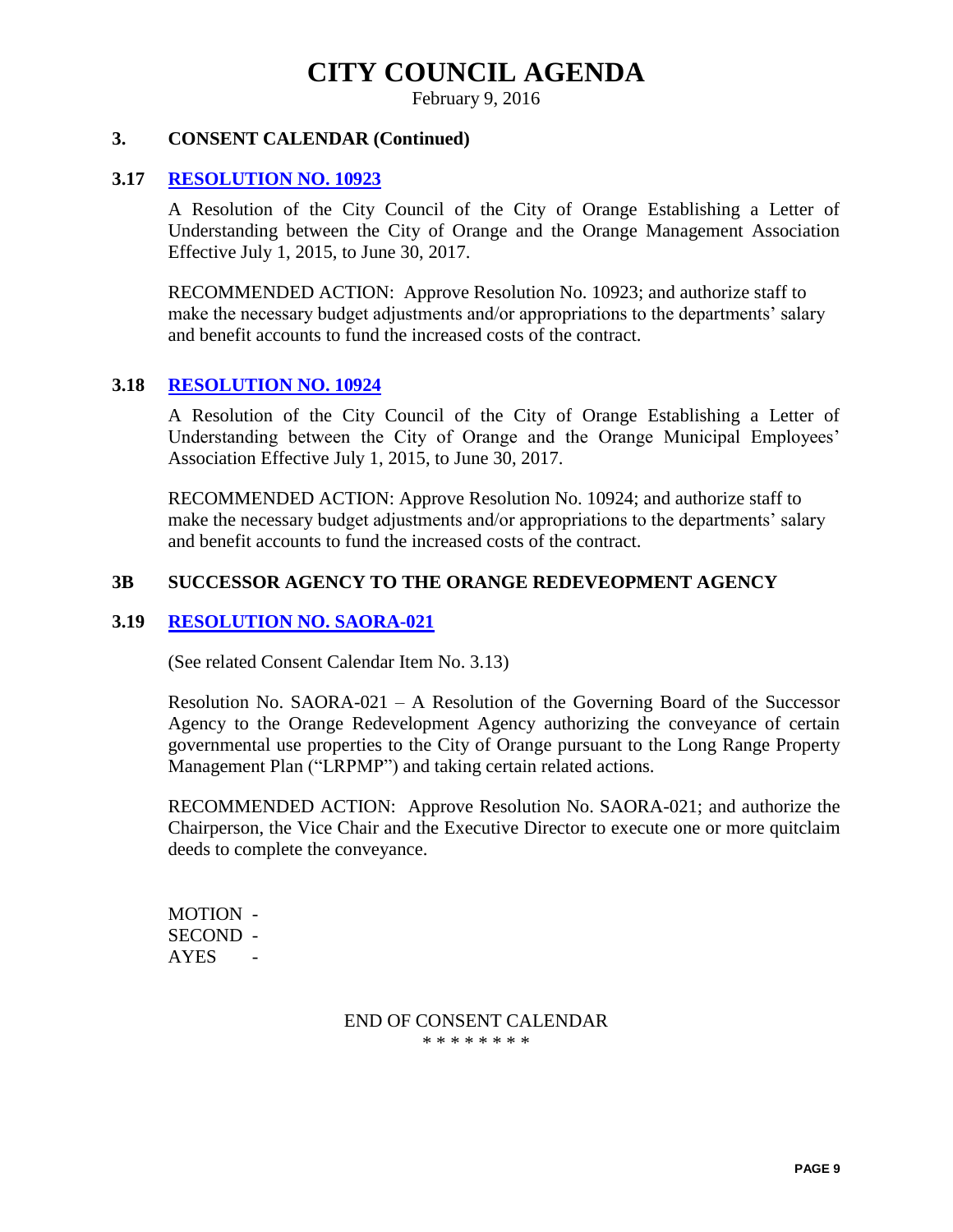February 9, 2016

### **4. REPORTS FROM MAYOR SMITH**

### **5. REPORTS FROM COUNCILMEMBERS**

### **6. REPORTS FROM BOARDS, COMMITTEES, AND COMMISSIONS**

### **7. ADMINISTRATIVE REPORTS**

### **7.1 [Status of Fiscal Year 2015-2016 Budget and Necessary Mid-Year Adjustments and](http://citydocs.cityoforange.org/WebLink8/DocView.aspx?id=243687602&dbid=0)  [Preliminary Projections for Fiscal Year 2016-2017 Budget Preparation.](http://citydocs.cityoforange.org/WebLink8/DocView.aspx?id=243687602&dbid=0)**

### RECOMMENDED ACTION:

- 1) Authorize the transfer of \$1,500,000 from the unreserved fund balance of the General Fund to the Capital Projects Fund (500).
- 2) Authorize the transfer of \$1,000,000 from the unreserved fund balance of the General Fund to the Accrued Liability Fund (760 for PERS).
- 3) Authorize the transfer of \$1,500,000 from the unreserved fund balance of the General Fund to the Business Investment Fund (115).
- 4) Unfreeze a Lieutenant position in the Police Department and authorize the appropriation of \$128,000 from the unreserved fund balance of the General Fund to expenditure account 100.4021.50001.00000, Police Safety-Regular Salaries to cover the remaining six months of FY 16. Full funding of approximately \$260,000 will be included in the FY 17 budget.
- 5) Authorize the transfer of \$110,000 from expenditure account 263.7041.51780.20212 – Sr. Transportation Grant 14-15 to expenditure account 263.7041.51780.20235 – Sr. Transportation Grant 15-16.
- 6) Authorize the appropriation of \$970,000 from the Accrued Liability Fund (760 for PERS) unreserved fund balance to expenditure account 760.0000.50510.00000 – PERS Retirement.

MOTION - SECOND - AYES -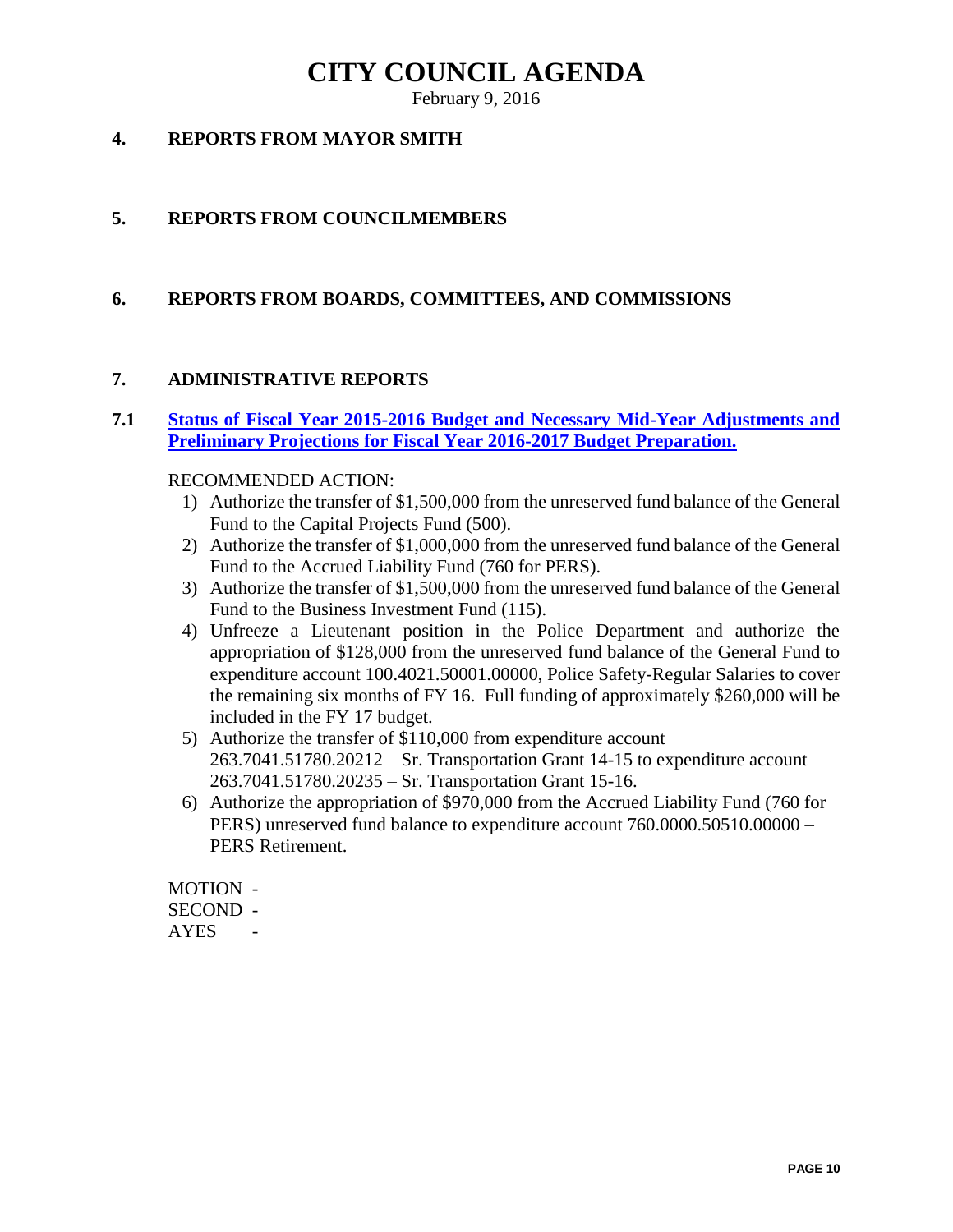February 9, 2016

#### **7. ADMINISTRATIVE REPORTS**

### **7.2 [Strategies for Addressing Student Housing and Neighborhood Engagement](http://citydocs.cityoforange.org/WebLink8/DocView.aspx?id=243687608&dbid=0)  [Concerns.](http://citydocs.cityoforange.org/WebLink8/DocView.aspx?id=243687608&dbid=0)**

RECOMMEDED ACTON: Receive and file report and provide staff with direction regarding desired actions.

MOTION - SECOND - AYES -

### **8. REPORTS FROM CITY MANAGER**

#### **9. LEGAL AFFAIRS**

### **9.1 [ORDINANCE NO. 01-16 \(SECOND READING\)](http://citydocs.cityoforange.org/WebLink8/DocView.aspx?id=243687611&dbid=0)**

An Ordinance of the City Council of the City of Orange approving Zone Change 1275-14, a Zone Change from Public Institution (Specific Plan) to Old Towne Mixed Use – 15 (Specific Plan).

City of Orange Metrolink Parking Structure Project 130 N. Lemon Street

MOTION - SECOND - **AYES** 

#### **9.2 [ORDINANCE NO. 02-16](http://citydocs.cityoforange.org/WebLink8/DocView.aspx?id=243687638&dbid=0) (SECOND READING)**

An Ordinance of the City Council of the City of Orange approving Zone Change No. 1278- 15 for the establishment of Single Family Residential, 7000 s.f. (R-1-7), Residential Multiple Family (R-3), and Limited Business (C-1) Zoning consistent with the exiting Low Density Residential 2-6 DU/AC (LDR), Low Medium Residential 6-15 DU/AC (LMDR), and General Commercial Max. 1.0 Far (GC) General Plan Land Use Designations, for currently unzoned property located south of Chapman Avenue between S. Craig Drive and S. Malena Drive.

Zone Change No. 1278-15 Applicant: Ed Loftus II

MOTION - SECOND - AYES -